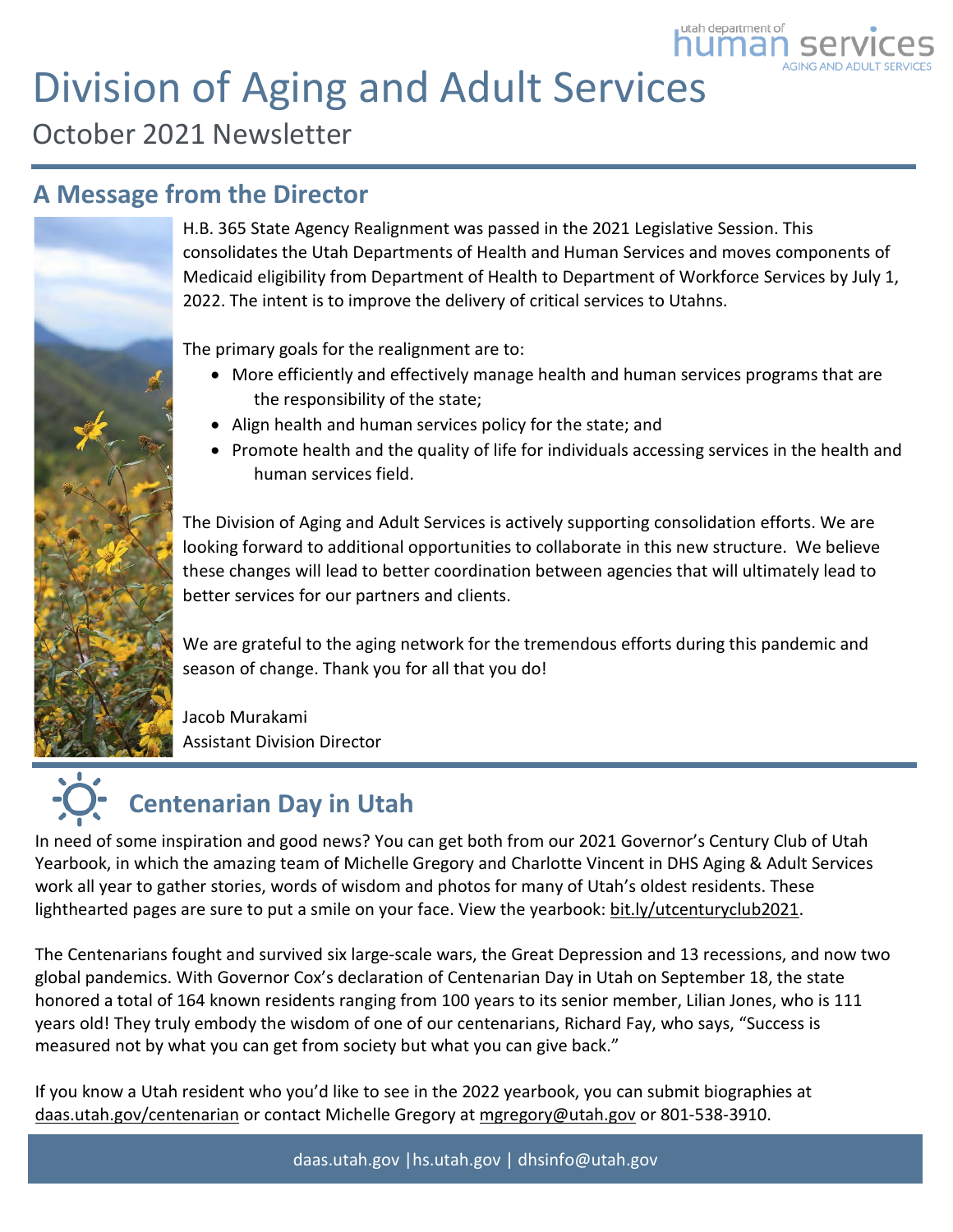

## **Program Highlight: Legal Services Program**

### **Utah Aging Website**

The Utah Commission on Aging (UCOA) sponsors and manages [UtahAging.org](https://utahaging.org/) as Utah's official statewide virtual resource center for older adults. UCOA convenes expert stakeholders to share resources from our community providers, public policy makers, educators, and researchers to help Utahns navigate the opportunities and challenges of the aging experience. UCOA prepares older adults by improving access to knowledge to empower decision makers, fostering new ideas and research pathways, promoting effective policy, and applying best practice models for improving outcomes in our communities.

Senior legal assistance is one of the three priority services required by the Older Americans Act. States must utilize a minimum of 2% of the Title IIIB funding for Legal Assistance; they can increase that amount if desired. The Act requires each state to employ a Legal Services Developer to ensure priority for senior legal assistance programs. The Act requires the establishment of legal services related to income assistance, health care, long-term care, nutrition, housing, utilities, protective services, defense of guardianship, abuse, neglect, exploitation, and age discrimination.

The Legal Services Developer doesn't supply direct legal services. Area Agencies on Aging (AAA) funds providers statewide under the Title III Older Americans Act. Currently the AAA's have contracted with Legal Services Corporation to provide the services statewide. Legal Services as a Title III Legal Service Provider should assist seniors regardless of income if they fall within the targeted legal services of the Older Americans Act. Additionally, they can facilitate pro bono services as needed if available.

The Legal Services Developer's role is to (1) provide state leadership in securing and maintaining the legal rights of older persons; (2) coordinate the provision of legal assistance programs; and (3) improve the quality and quantity of services by developing a comprehensive system of legal services targeting older persons in greatest social and economic need while providing an array of legal services to all older Utahns.

The Legal Services Developer tries to help facilitate additional provision of services. This is done through grant writing and outreach to law schools and pro bono legal providers. Recently Utah State University completed a Legal Needs Assessment under the aegis of the Adult Protective Services Multi-Disciplinary Teams and Financial Exploitation grants. Among several issues of note, the Assessment highlighted the need for more accessible legal and financial services for vulnerable adults. The data highlights the need for these services to be free or lowcost to meet the needs of these senior populations. 62% of respondents cited inadequate legal services in their area as an issue.

Currently the Legal Services Developer is working on advocating for initial funding to set up a Utah customized Legal Risk Detector online with software from Probono.net. The only cost projected is the customization of the software for Utah and a minimal amount to host it. The software will allow community partners to assist clients who wish to participate in completing the risk detector and provide a warm handoff to Legal Services, who will then contact clients in need of further advice or assistance.

#### **AAA Recognition**

The Bear River Area Agency on Aging received an Innovation Award from the National Area Agency on Aging for their work providing resources to veterans through the "Cover to Cover" grant. AAA staff became certified as Veteran Benefit Specialists and Veteran Service Offers in order to assist veterans, including filing claims with the VA. Having the knowledge of veteran resources and benefits, the AAA has made it possible to connect veterans to VA benefits they were not aware of. For more information visit [utadrc.org](https://www.utadrc.org/)